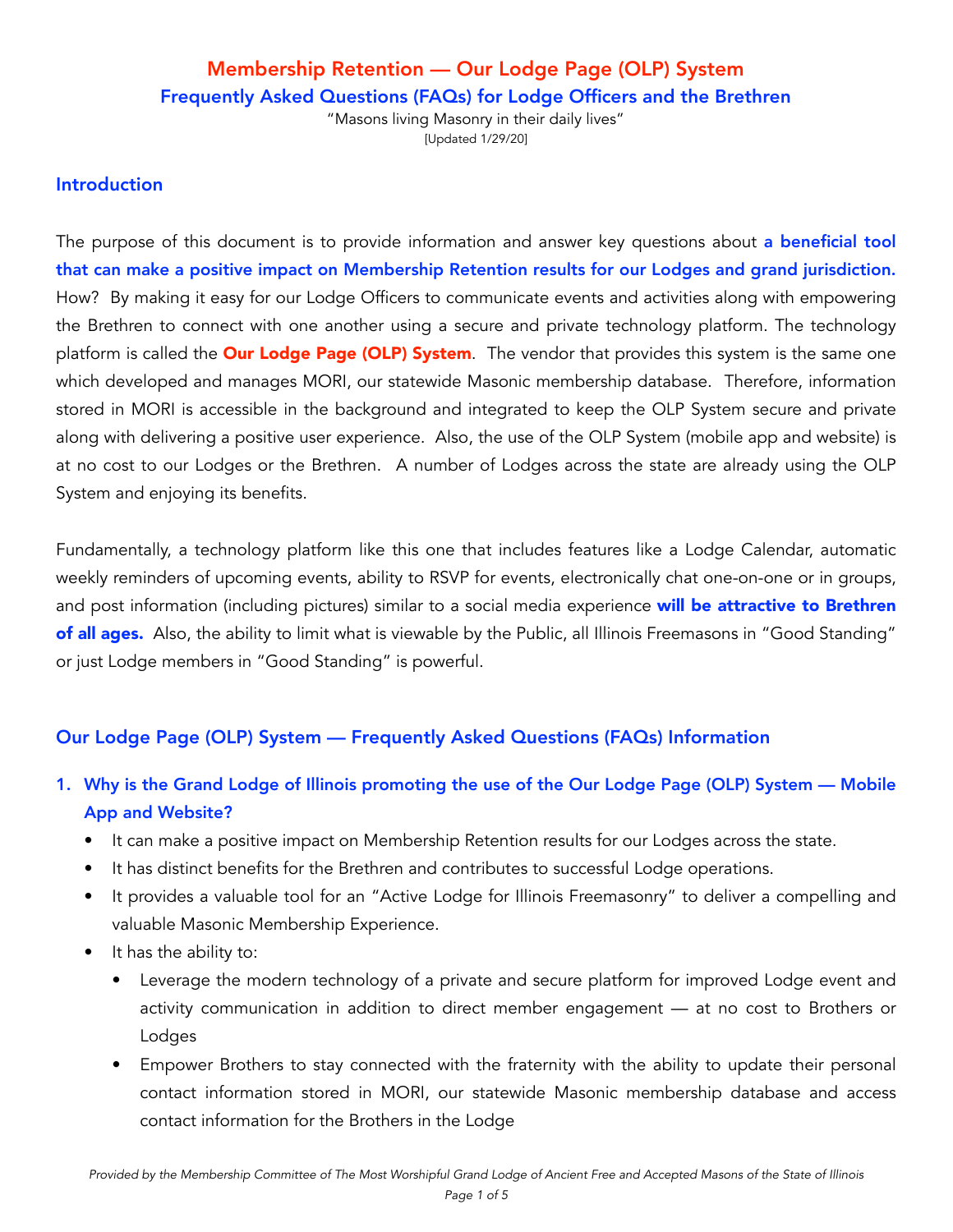"Masons living Masonry in their daily lives" [Updated 1/29/20]

#### 2. Who can access the OLP System?

- Brothers with Status = "Good Standing" in MORI including:
	- Master Masons
	- Fellowcrafts
	- Entered Apprentices

Note: The same technology vendor that manages MORI is responsible for the OLP System; therefore, the information stored in MORI is accessible in the background and integrated to keep the OLP System secure and enhance the user's experience.

## 3. Why should a Brother use the OLP System Mobile App?

- Quickly access private and secure information about what is occurring in the Lodge
- View Lodge news / posts of activities and photos related to the Lodge basically, feel connected to the Brethren similar to a general social media experience
- Stay current on Lodge Calendar events and activities using a trusted and credible source including the ability to see calendar event details, indicate your intent to attend, and get driving directions
- Quickly view Masonic events occurring within Lodges in the District which provides great opportunities for Masonic Travel to enjoy several fellowship and learning opportunities while expanding the connection with local Brothers and friends
- Electronically chat with individual Brothers or Groups of Brothers in a private environment for example, a Group Chat for the Lodge Elected Officers can be a great communication tool to facilitate important and speedy Lodge business
- Contact any Brother of the Lodge using the embedded Membership Directory feature including the ability to email, call or send electronic text messages (using those features of your mobile phone)
- Keep personal contact information current to receive valuable communications from the Grand Lodge (e.g. Illinois Freemasonry Magazine) and other important communications distributed by our Grand Master, Grand Secretary and other Masonic leaders at the Lodge, District and Area levels; also this capability is important for when Lodge Brothers need to reach you.
- Receive automatic weekly reminder emails that highlight upcoming local Lodge events and news
- Ability to pay dues easily and securely with a credit card if the feature is enabled by the Lodge
- Easily search for information about Lodges across the state that you can visit during your travels

## 4. What Lodge Membership information can a Brother view in the OLP System?

The system automatically provides access to information for a Brother's Lodge or Lodges (including any Honorary Memberships) listed in his MORI member record.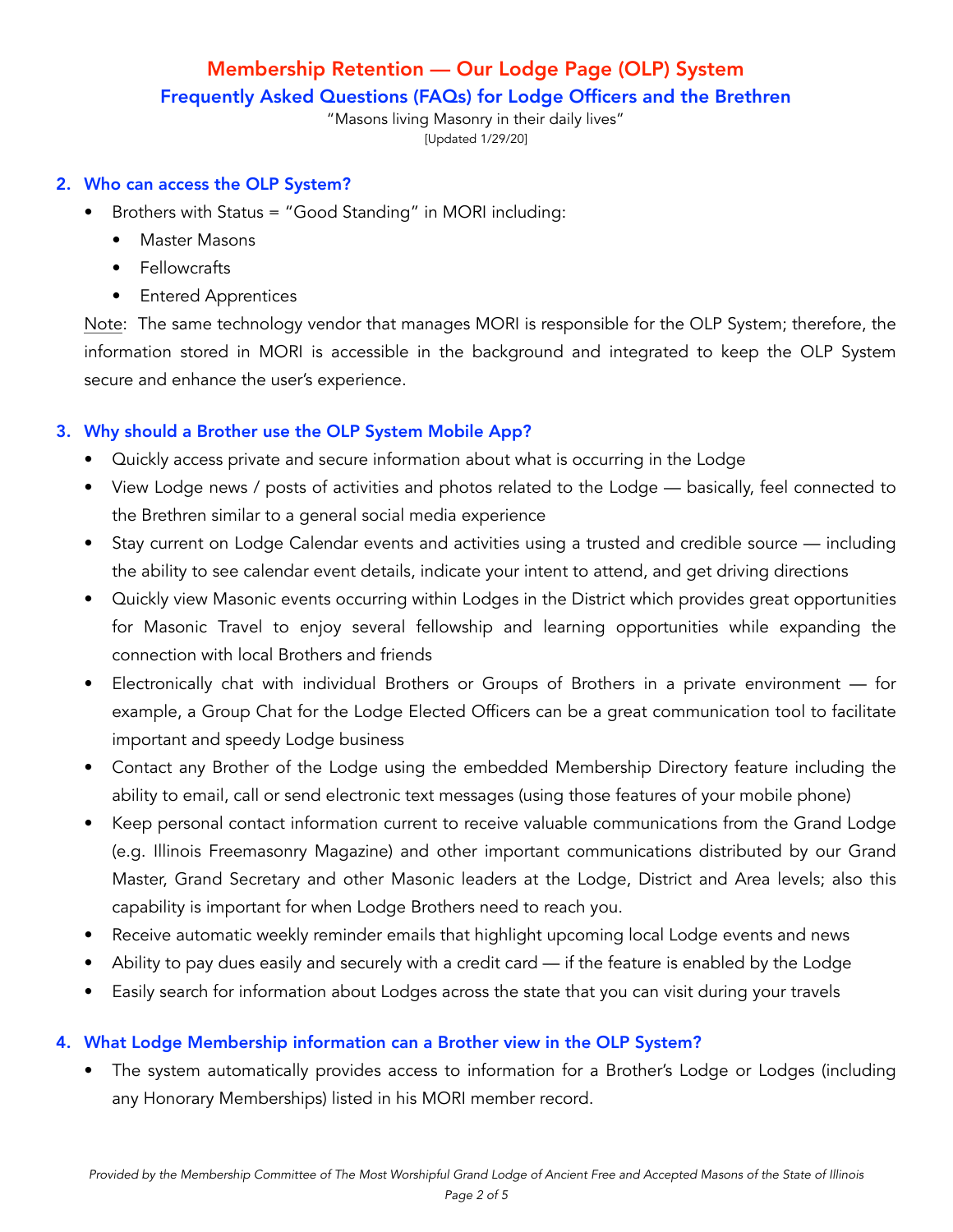"Masons living Masonry in their daily lives" [Updated 1/29/20]

#### 5. How can a Brother find his Lodge's OLP Website?

- To access your Lodge's OLP website, type in the Lodge Number followed by "-il.ourlodgepage.com" into your Internet search browser.
- Here is an example; click on the link Hesperia Lodge No. 411 [https://411-il.ourlodgepage.com.](https://411-il.ourlodgepage.com)

Note: The OLP System team recently did a facelift to their website template to include the "Not Just A Man. A Mason." professional image in the website header. They also included the 30 second version of the "Even Better" video. These are great enhancements!



#### 6. Who are the Administrators / Webmasters of the Lodge's OLP System?

- The five Senior Lodge Officers Worshipful Master, Senior Warden, Junior Warden, Treasurer and Secretary.
- The Assistant Secretary also has the Webmaster authority level.

Note: These Lodge Officers have the ability to tailor or customize the Lodge's OLP website layout and create Lodge calendar events, post news and save files (which are accessible in the Files area of the OLP website) — Access the "Dashboard" link from the menu to customize the Lodge's OLP website; you must be one of these Lodge Officers and Signed In to see the Dashboard menu option.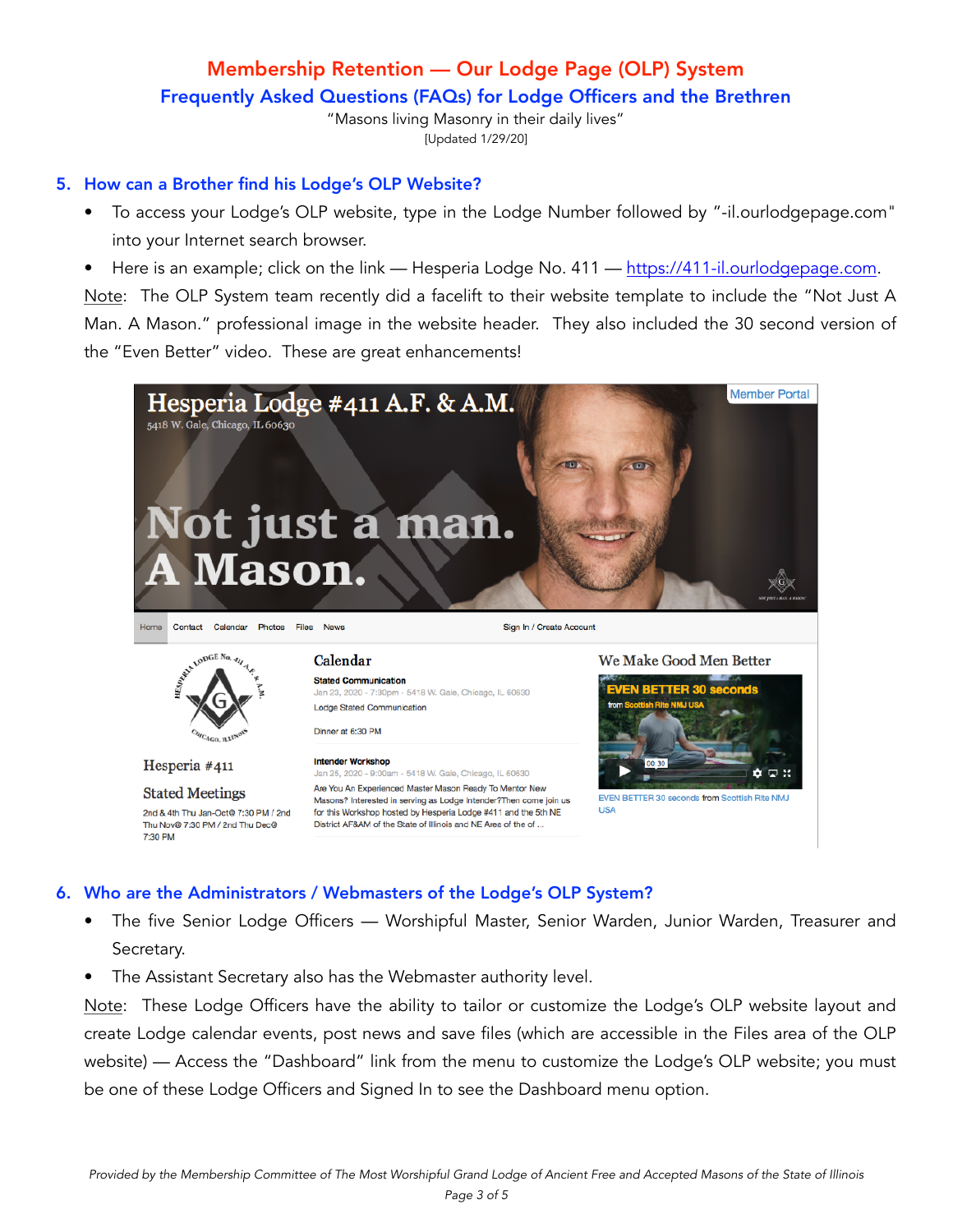# Membership Retention — Our Lodge Page (OLP) System

Frequently Asked Questions (FAQs) for Lodge Officers and the Brethren

"Masons living Masonry in their daily lives" [Updated 1/29/20]

- 7. What OLP System YouTube Training Videos and Help Information is available?
	- Introducing Our Lodge Page (2:00 minutes) [https://www.youtube.com/watch?v=t\\_nWLo7xpw4](https://www.youtube.com/watch?v=t_nWLo7xpw4)
	- Create Account (1:30 minutes) —<https://www.youtube.com/watch?v=7EchxK13Cl0>
	- Creating Calendar Events on Our Lodge Page (3:24 minutes) [https://www.youtube.com/watch?](https://www.youtube.com/watch?v=OwmEmiV78-0) [v=OwmEmiV78-0](https://www.youtube.com/watch?v=OwmEmiV78-0)
	- In App Messaging Our Lodge Page (5:44 minutes) [https://www.youtube.com/watch?](https://www.youtube.com/watch?v=GpezcoOKyeY) [v=GpezcoOKyeY](https://www.youtube.com/watch?v=GpezcoOKyeY)
	- Accepting Credit Cards on Our Lodge Page (14:24 minutes) [https://www.youtube.com/watch?](https://www.youtube.com/watch?v=p0DZc4ULIRw) [v=p0DZc4ULIRw](https://www.youtube.com/watch?v=p0DZc4ULIRw)
	- At the bottom of every OLP website, the "Help" link is provided clicking on that link will take you to a page which contains detailed information on how to setup, tailor and use the features of the OLP website.



## 8. What information will a Brother need to download the OLP Mobile App and Create a New Account?

- Search for the "Our Lodge Page" app in either the Apple or Android mobile app stores, and download it.
- When you open the OLP mobile app for the first time, look for and tap on the "Create Account" link.
- On the Registration screen, a Brother will need three items:
	- Choose "Grand Lodge of Illinois" for the Organization
	- Enter his Grand Lodge Member Number it begins with an "M" and found on his dues card or ask your Lodge Secretary
	- Enter his Date of Birth
- To further validate the identify of the Brother, the OLP System will txt or email a verification code to your mobile number or email address stored in the Brother's MORI member record.
- Once you receive and enter the verification code, then you will be asked to pick a User Name and Password.

Note: Your User Name and Password will get you access to the OLP System on the mobile app and the Lodge's OLP website.